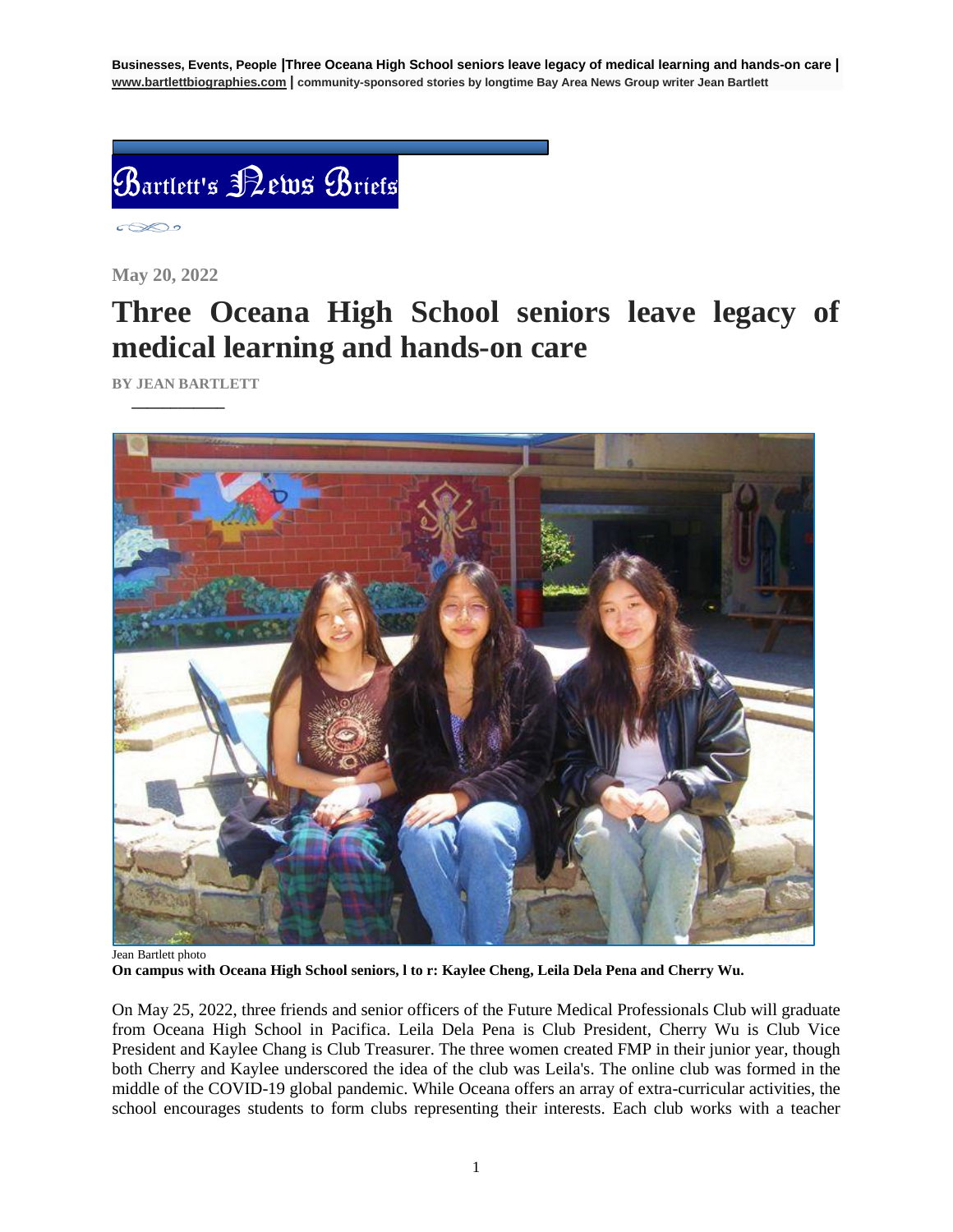**Businesses, Events, People |Three Oceana High School seniors leave legacy of medical learning and hands-on care | [www.bartlettbiographies.com](http://www.bartlettbiographies.com/) | community-sponsored stories by longtime Bay Area News Group writer Jean Bartlett**

advisor and all three officers are ardent admirers of FMP's Teacher Advisor Laura Hodder, AP Chemistry teacher.

As explained on the [FMP website,](https://oceanahsfmp.wixsite.com/ohsfmp/about) *"the purpose of FMP is to help students gain a better understanding of the diverse medical professions available and guide those who are uncertain about what career path they want to pursue. We also want students to become more involved with health care."*

FMP does this through both hands-on projects and Zoom visits with guest speakers representing different aspects of the expansive and multifaceted medical field. In the past two years, FMP hosted three speakers: a forensic pathologist, a hospitalist and an OB-GYN (obstetrician-gynecologist).

At a minimum, all guest speakers were asked: what inspired them to go into their particular field; to walk their listeners through a day on the job; and how were they able to balance their professional life with their private life. All guest speakers were additionally quite frank about the number of years of schooling their medical field required. Did that latter answer scare Leila, Cherry or Kaylee? They all laughed and said, "a little," but all agreed it was not a deterrent.

As to hands-on projects, the women looked to veterans, specifically veterans with dementia.

"My mom works at the San Francisco VA Medical Center," Leila said. "During the pandemic, she talked about how the patients she worked with were really miserable because they couldn't go outside of their rooms. To be stuck in a room all day, not able to see your loved ones, I just thought that was so sad."

And so the research of what to do about that began and created FMP's "Brain Exercise Initiative." Leila, Cherry and Kaylee created it with the help of Leila's mom and a San Francisco VA nurse. The project was inspired by UCLA's nonprofit organization, Brain Exercise Initiative. UCLA's BEI uses "simple math, writing and reading aloud exercises as an intervention to improve cognitive function in those with Alzheimer's disease."

"The plan for our small program," Leila explained, "was to help those who suffer with all forms of dementia through simple cognitive exercises such as: simple math, reading, poetry activities, asking them about their pasts – having conversations with them. We collected data and did word recall every week to see if the patients were making any progress."

"Our club meets every Thursday for an hour and a half," Cherry noted. "After we would do a 'Brain Exercise Initiative,' we talked to the nurse who was taking care of these patients. We told the nurse what went well during the session, what went wrong and how we could improve the slide show we presented. Each time we visited with a patient, we kept a journal log of what we told them and what happened during the session so we could tailor our slide show more towards the individual person."

The three FMP officers explained what "poetry activities" entails. A theme, such as "food," is picked. Then during FMP's online visit with a veteran, they ask specific questions which evoke a past memory.

"We would form their unique responses into poems and read it to them the next time we met. In some cases, we even transformed these poems into songs and sang it to them."

The beautiful poem that follows was created by one veteran's memory about nature. As stated on FMP's website, Leila, Cherry and Kaylee also said in person, "This particular veteran was wise and intelligent, giving us a new perspective on life."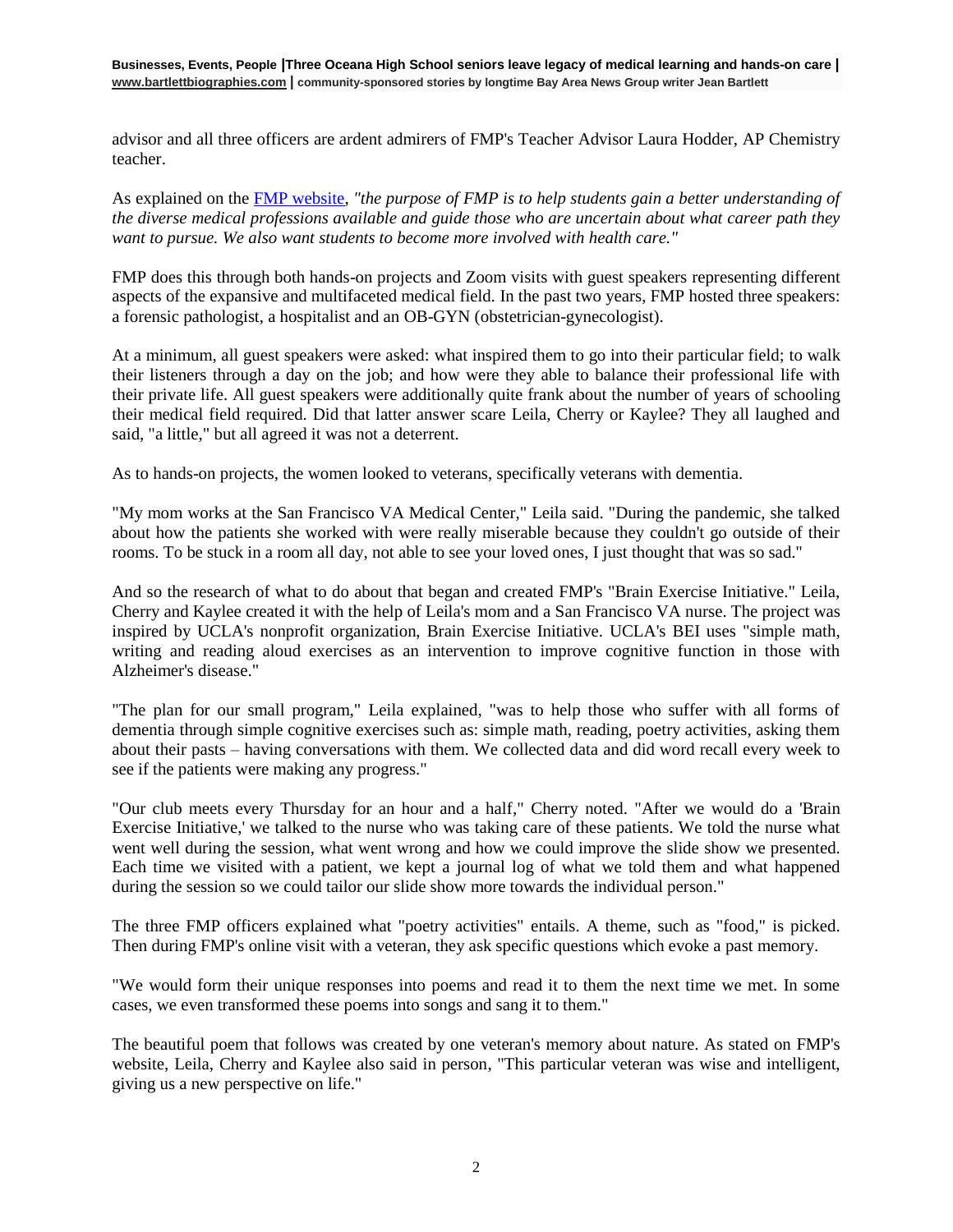*I used to hike in nature Encountering some barriers At least I didn't have to pay To have fun and admire the bay*

*I like the Jerusalem artichoke Its beauty could give me a stroke And I don't have to venture far To cherish the abundant herbs in my yard*

*Out my window is the ocean I love to watch the waves in motion I like the seals that come to shore They are slippery but I adore*

*I remember Mexico's sunset And the dead stingray, I'll never forget*

*When the sun says goodbye It reminds me of that loss of life The sun and stingray went to rest Went to a place without stress*

*~By San Francisco VA Hospital veteran and friend to Future Medical Professionals Club*

"I really enjoyed working with patients with dementia," Leila said. "It was so rewarding to see a smile on their face. When they left Zoom they would say, 'Oh, they are such good kids.' Or when they laughed, that meant a lot to me. Just the friendships we made with them were so valuable. It is really rare to make those intergenerational-type friendships, especially during the pandemic when it was such an isolating time. It was just so valuable to me."

Since she was very young, Leila knew she wanted to immerse herself in medical research.

"My sister works with pharmaceutical companies and clinical trials. As I was growing up, she would take me to her labs and I knew then I wanted to be in that environment. I enjoy the dynamic of it."

Cherry entered high school knowing she wanted to be in the STEM field (science, technology, engineering, and math).

"As a freshman, I had the idea of being a data scientist or some kind of a mathematician," Cherry said. "But as soon as I joined the Future Medical Professionals Club and had access to guest speakers who talked about such things as 'the day in the life of a gynecologist,' or 'a hospitalist' – these insights changed things. Now I know I want to become some sort of a physician or even a pediatric surgeon."

Something else weighed in on Cherry's decision. Raised in the Bay Area, Cherry was born in Guangzhou, China, where she lived for three years.

"When I was China," Cherry recalled, "I was in and out of the hospital a lot. I became accustomed to that 'hospital' lifestyle and really liked all the nurses who took care of me."

It is a pivotal memory for Cherry and she wants to give back.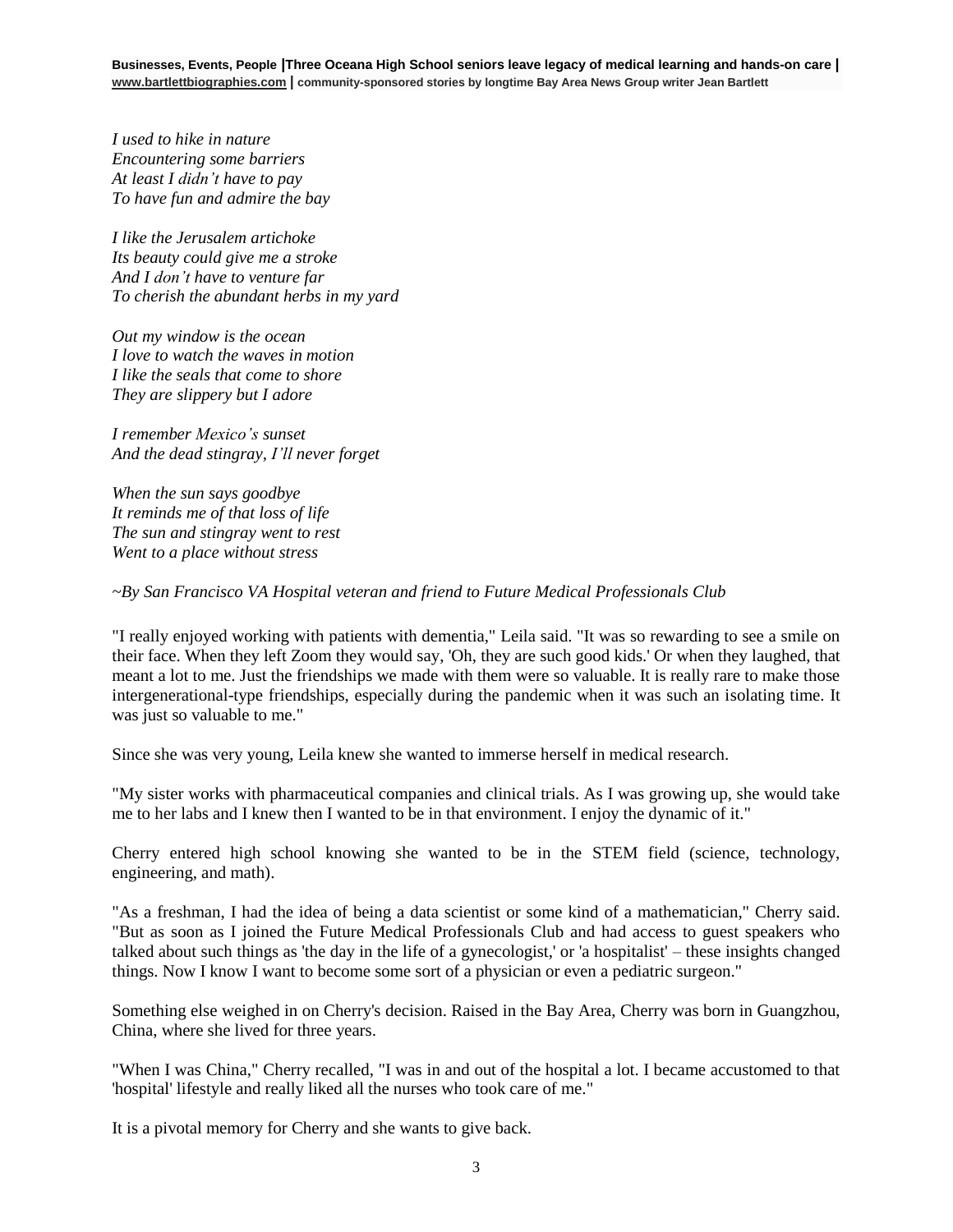Kaylee sees her love of people as the catalyst for her career in the medical field.

"I really like people and I think that the goal of being a doctor is to help people," Kaylee said. "I take a lot of pride in being a people person. I was thinking of being a pediatrician, which I am not deterred from, however, I think I want to go more into women's studies. As a woman, as you mature, you realize things about your personal life that I think others can relate to as well, and that's why I am considering women's studies more than any other field."

"Oh and this has nothing to do with my medical career," Kaylee laughed, "but can you be sure to note that I also love my pet guinea pigs. I have the best guinea pigs in the world!"

What are some of the other interests of the three Oceana seniors?

Leila plays tennis a lot. During swim season, she swims. She absolutely loves trivia. She plays Jeopardy every night. Kaylee thoroughly enjoys taking community college courses. But outside of academics, she really likes cooking and baking.

"I think food is my love language," Kaylee smiled. "I often do baking-related activities. I had a bake sale in high school. We were learning about the 1994 Rwandan Genocide and the bake sale was for the sole purpose of giving donations to individuals in need. I have created cooking classes for little kids. It's a Zoom interaction and it is the most fun thing. Kids are so honest. I have a whole camera set up in my kitchen."

It should be noted that during this interview, Kaylee wore a crepe bandage on her left hand due to a minor burn she sustained while cooking, talking, multi-tasking.

Cherry said she enjoys films and analyzing them. She is additionally a huge fan of fashion and yes, when asked, she would love to go to the Paris Fashion Week in the spring – of course depending on her spring break from UC Berkeley. That is where she is heading to study molecular and cell biology. Leila is also studying molecular and cell biology at UC Berkeley. Kaylee will be attending UCLA. Her field of study is human biology and society. All are well aware there are many more years of schooling ahead before they complete their medical education.

"For me it is all about lifelong learning being in the medical field," Cherry said. "And I really love science. It's just like perfect for me, that the medical field is both lifelong learning and science together."

Last summer, Cherry shadowed a pediatrician at San Francisco Chinese Hospital.

"I got to witness a full day of what she does. She showed me primary exams and yearly checkups. I saw a stitch removal which I found really interesting. I also was able to comfort little kids that were having a tough time."

Cherry additionally took free online courses provided through Stanford's Online Learning for a Lifetime. She took courses created by Stanford computer science professors.

During the pandemic, Leila worked online with a pediatric clinic. The clinic was understaffed and Leila worked with insurance companies, vaccine administration and management.

All three friends believe in getting involved. In that regard, they were each asked about their Senior Exhibition project. Referred to as Oceana's capstone project, Senior Exhibition is a year-long research project "focused on a controversial question chosen by the student, without a single objective answer."